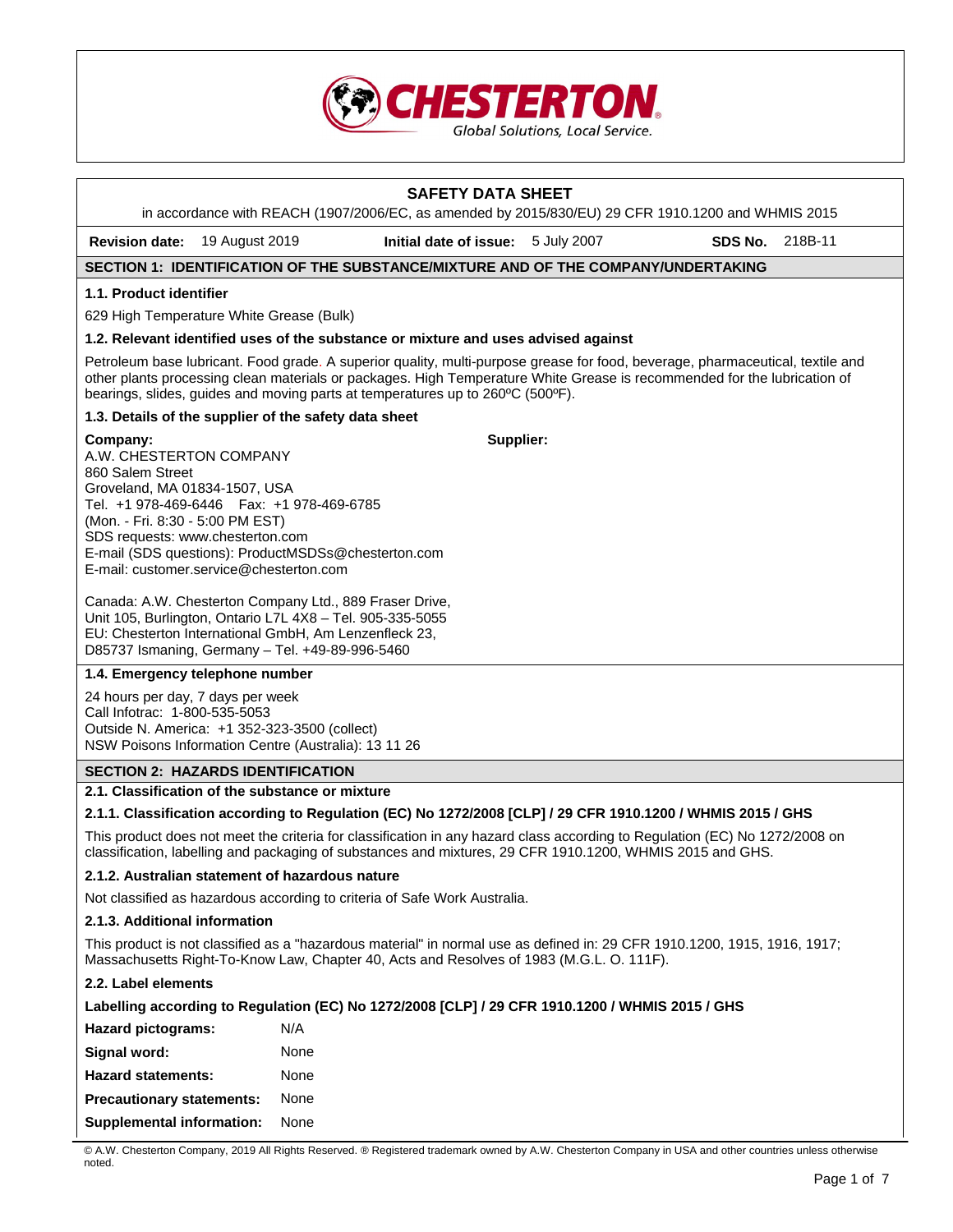# **2.3. Other hazards**

None expected in industrial use. It is nontoxic at ambient temperatures. When heated to temperatures above 260°C (500°F), perfluorocarbon resins begin to give off vapors that may cause temporary flu-like symptoms if inhaled. Thermal decomposition leads to the formation of oxidized products containing carbon, fluorine and oxygen. The ACGIH states that no exposure limit is recommended pending determination of the toxicity of the products, but air concentration should be minimal. Likewise, when using this product avoid smoking for the same reason. Avoid contamination of tobacco products.

|                                                                                                                                                                                        | <b>SECTION 3: COMPOSITION/INFORMATION ON INGREDIENTS</b>                                                                                                          |       |                    |                          |                               |
|----------------------------------------------------------------------------------------------------------------------------------------------------------------------------------------|-------------------------------------------------------------------------------------------------------------------------------------------------------------------|-------|--------------------|--------------------------|-------------------------------|
| 3.2. Mixtures                                                                                                                                                                          |                                                                                                                                                                   |       |                    |                          |                               |
| Hazardous Ingredients <sup>1</sup>                                                                                                                                                     |                                                                                                                                                                   | % Wt. | CAS No./<br>EC No. | <b>REACH</b><br>Reg. No. | <b>CLP/GHS Classification</b> |
| None                                                                                                                                                                                   |                                                                                                                                                                   |       |                    |                          |                               |
|                                                                                                                                                                                        |                                                                                                                                                                   |       |                    |                          |                               |
|                                                                                                                                                                                        |                                                                                                                                                                   |       |                    |                          |                               |
|                                                                                                                                                                                        |                                                                                                                                                                   |       |                    |                          |                               |
|                                                                                                                                                                                        |                                                                                                                                                                   |       |                    |                          |                               |
|                                                                                                                                                                                        |                                                                                                                                                                   |       |                    |                          |                               |
| 1 Classified according to: • 29 CFR 1910.1200, 1915, 1916, 1917, Mass. Right-to-Know Law (ch. 40, M.G.LO. 111F)<br>• 1272/2008/EC, GHS, REACH<br>• WHMIS 2015<br>• Safe Work Australia |                                                                                                                                                                   |       |                    |                          |                               |
|                                                                                                                                                                                        | <b>SECTION 4: FIRST AID MEASURES</b>                                                                                                                              |       |                    |                          |                               |
|                                                                                                                                                                                        | 4.1. Description of first aid measures                                                                                                                            |       |                    |                          |                               |
| Inhalation:                                                                                                                                                                            | Not applicable                                                                                                                                                    |       |                    |                          |                               |
| <b>Skin contact:</b>                                                                                                                                                                   | Wash skin with soap and water. Consult physician if irritation develops.                                                                                          |       |                    |                          |                               |
| Eye contact:                                                                                                                                                                           | Rinse cautiously with water for several minutes. Remove contact lenses, if present and easy to do. Continue<br>rinsing. Contact physician if irritation persists. |       |                    |                          |                               |
| Ingestion:                                                                                                                                                                             | Not applicable                                                                                                                                                    |       |                    |                          |                               |
| <b>Protection of first-aiders:</b>                                                                                                                                                     | No special precautions.                                                                                                                                           |       |                    |                          |                               |
|                                                                                                                                                                                        | 4.2. Most important symptoms and effects, both acute and delayed                                                                                                  |       |                    |                          |                               |
| None                                                                                                                                                                                   |                                                                                                                                                                   |       |                    |                          |                               |
|                                                                                                                                                                                        | 4.3. Indication of any immediate medical attention and special treatment needed                                                                                   |       |                    |                          |                               |
| Treat symptoms.                                                                                                                                                                        |                                                                                                                                                                   |       |                    |                          |                               |
| <b>SECTION 5: FIREFIGHTING MEASURES</b>                                                                                                                                                |                                                                                                                                                                   |       |                    |                          |                               |
| 5.1. Extinguishing media                                                                                                                                                               |                                                                                                                                                                   |       |                    |                          |                               |
| Suitable extinguishing media: Carbon dioxide, dry chemical, foam, water fog                                                                                                            |                                                                                                                                                                   |       |                    |                          |                               |
| Unsuitable extinguishing media: Water jets                                                                                                                                             |                                                                                                                                                                   |       |                    |                          |                               |
| 5.2. Special hazards arising from the substance or mixture                                                                                                                             |                                                                                                                                                                   |       |                    |                          |                               |
| Thermal decomposition can form toxic fumes at high temperatures.                                                                                                                       |                                                                                                                                                                   |       |                    |                          |                               |
| 5.3. Advice for firefighters                                                                                                                                                           |                                                                                                                                                                   |       |                    |                          |                               |
| Cool exposed containers with water. Recommend Firefighters wear self-contained breathing apparatus.                                                                                    |                                                                                                                                                                   |       |                    |                          |                               |
| Flammability Classification: -                                                                                                                                                         |                                                                                                                                                                   |       |                    |                          |                               |
| <b>HAZCHEM Emergency Action Code:</b><br>3 ZZZZ                                                                                                                                        |                                                                                                                                                                   |       |                    |                          |                               |
| <b>SECTION 6: ACCIDENTAL RELEASE MEASURES</b>                                                                                                                                          |                                                                                                                                                                   |       |                    |                          |                               |
| 6.1. Personal precautions, protective equipment and emergency procedures                                                                                                               |                                                                                                                                                                   |       |                    |                          |                               |
| Utilize exposure controls and personal protection as specified in Section 8.                                                                                                           |                                                                                                                                                                   |       |                    |                          |                               |
| <b>6.2. Environmental Precautions</b>                                                                                                                                                  |                                                                                                                                                                   |       |                    |                          |                               |
| Keep out of sewers, streams and waterways.                                                                                                                                             |                                                                                                                                                                   |       |                    |                          |                               |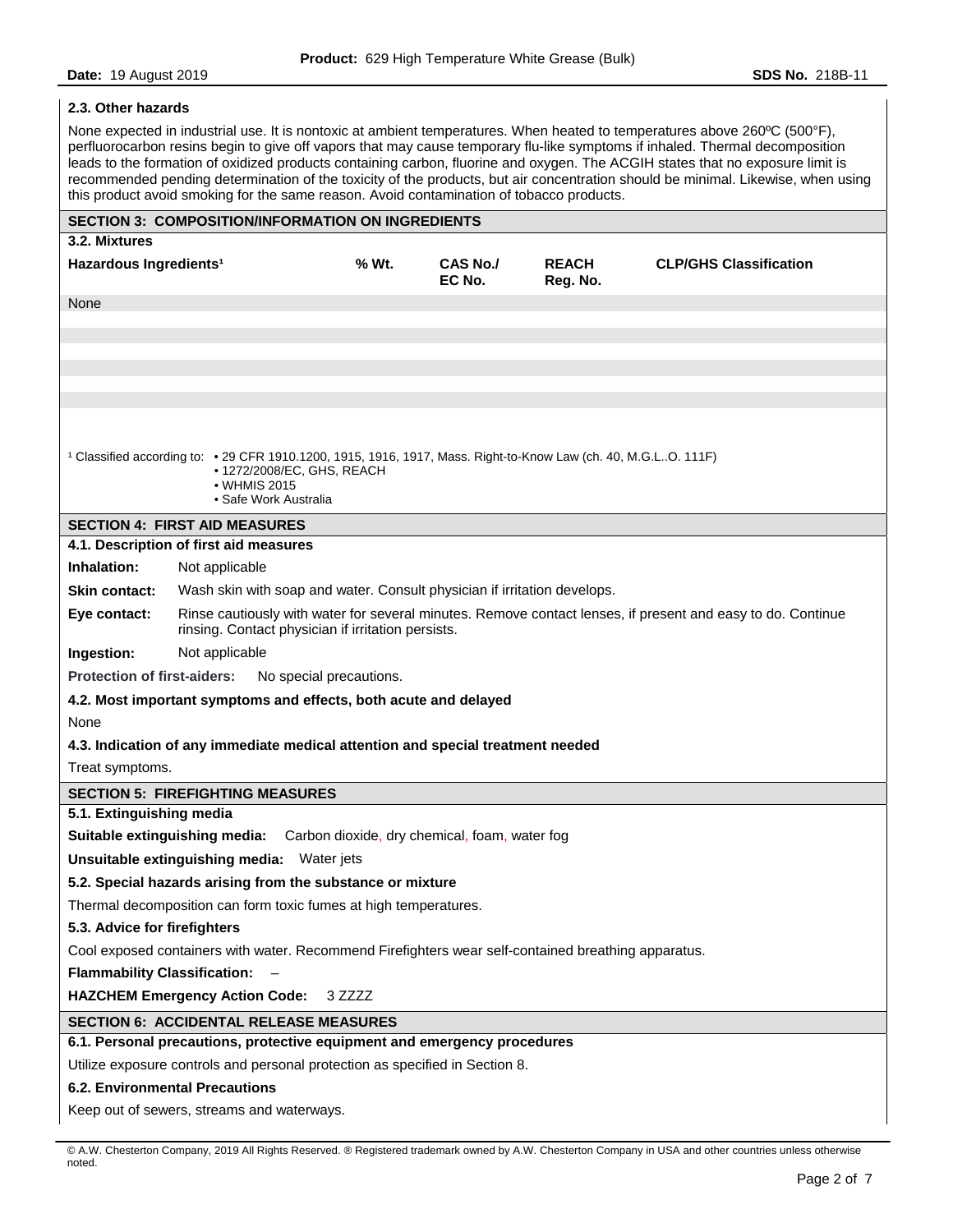| 6.3. Methods and material for containment and cleaning up                                                                                                                                                                                                                                                                                                                 |                                   |                   |                              |                   |                     |                   |     |                                 |
|---------------------------------------------------------------------------------------------------------------------------------------------------------------------------------------------------------------------------------------------------------------------------------------------------------------------------------------------------------------------------|-----------------------------------|-------------------|------------------------------|-------------------|---------------------|-------------------|-----|---------------------------------|
| Scoop up and transfer to a suitable container for disposal.                                                                                                                                                                                                                                                                                                               |                                   |                   |                              |                   |                     |                   |     |                                 |
| 6.4. Reference to other sections                                                                                                                                                                                                                                                                                                                                          |                                   |                   |                              |                   |                     |                   |     |                                 |
| Refer to section 13 for disposal advice.                                                                                                                                                                                                                                                                                                                                  |                                   |                   |                              |                   |                     |                   |     |                                 |
| <b>SECTION 7: HANDLING AND STORAGE</b>                                                                                                                                                                                                                                                                                                                                    |                                   |                   |                              |                   |                     |                   |     |                                 |
| 7.1. Precautions for safe handling                                                                                                                                                                                                                                                                                                                                        |                                   |                   |                              |                   |                     |                   |     |                                 |
| Utilize exposure controls and personal protection as specified in Section 8. Do not smoke while using the product.                                                                                                                                                                                                                                                        |                                   |                   |                              |                   |                     |                   |     |                                 |
| 7.2. Conditions for safe storage, including any incompatibilities                                                                                                                                                                                                                                                                                                         |                                   |                   |                              |                   |                     |                   |     |                                 |
| Store in closed containers away from open flames.                                                                                                                                                                                                                                                                                                                         |                                   |                   |                              |                   |                     |                   |     |                                 |
| 7.3. Specific end use(s)                                                                                                                                                                                                                                                                                                                                                  |                                   |                   |                              |                   |                     |                   |     |                                 |
| No special precautions.                                                                                                                                                                                                                                                                                                                                                   |                                   |                   |                              |                   |                     |                   |     |                                 |
| <b>SECTION 8: EXPOSURE CONTROLS/PERSONAL PROTECTION</b>                                                                                                                                                                                                                                                                                                                   |                                   |                   |                              |                   |                     |                   |     |                                 |
| 8.1. Control parameters                                                                                                                                                                                                                                                                                                                                                   |                                   |                   |                              |                   |                     |                   |     |                                 |
| Occupational exposure limit values                                                                                                                                                                                                                                                                                                                                        |                                   |                   |                              |                   |                     |                   |     |                                 |
| Ingredients                                                                                                                                                                                                                                                                                                                                                               | <b>OSHA PEL1</b>                  |                   | <b>ACGIH TLV<sup>2</sup></b> |                   | UK WEL <sup>3</sup> |                   |     | <b>AUSTRALIA ES<sup>4</sup></b> |
| None                                                                                                                                                                                                                                                                                                                                                                      | ppm                               | mg/m <sup>3</sup> | ppm                          | mg/m <sup>3</sup> | ppm                 | mg/m <sup>3</sup> | ppm | mg/m <sup>3</sup>               |
|                                                                                                                                                                                                                                                                                                                                                                           |                                   |                   |                              |                   |                     |                   |     |                                 |
|                                                                                                                                                                                                                                                                                                                                                                           |                                   |                   |                              |                   |                     |                   |     |                                 |
|                                                                                                                                                                                                                                                                                                                                                                           |                                   |                   |                              |                   |                     |                   |     |                                 |
|                                                                                                                                                                                                                                                                                                                                                                           |                                   |                   |                              |                   |                     |                   |     |                                 |
|                                                                                                                                                                                                                                                                                                                                                                           |                                   |                   |                              |                   |                     |                   |     |                                 |
| <sup>1</sup> United States Occupational Health & Safety Administration permissible exposure limits<br><sup>2</sup> American Conference of Governmental Industrial Hygienists threshold limit values<br><sup>3</sup> EH40 Workplace exposure limits, Health & Safety Executive<br><sup>4</sup> Safe Work Australia, Workplace Exposure Standards for Airborne Contaminants |                                   |                   |                              |                   |                     |                   |     |                                 |
| <b>Biological limit values</b>                                                                                                                                                                                                                                                                                                                                            |                                   |                   |                              |                   |                     |                   |     |                                 |
| Not available                                                                                                                                                                                                                                                                                                                                                             |                                   |                   |                              |                   |                     |                   |     |                                 |
| Derived No Effect Level (DNEL) according to Regulation (EC) No 1907/2006:                                                                                                                                                                                                                                                                                                 |                                   |                   |                              |                   |                     |                   |     |                                 |
| <b>Workers</b>                                                                                                                                                                                                                                                                                                                                                            |                                   |                   |                              |                   |                     |                   |     |                                 |
| Not available                                                                                                                                                                                                                                                                                                                                                             |                                   |                   |                              |                   |                     |                   |     |                                 |
|                                                                                                                                                                                                                                                                                                                                                                           |                                   |                   |                              |                   |                     |                   |     |                                 |
| Predicted No Effect Concentration (PNEC) according to Regulation (EC) No 1907/2006:<br>Not available                                                                                                                                                                                                                                                                      |                                   |                   |                              |                   |                     |                   |     |                                 |
|                                                                                                                                                                                                                                                                                                                                                                           |                                   |                   |                              |                   |                     |                   |     |                                 |
| 8.2. Exposure controls                                                                                                                                                                                                                                                                                                                                                    |                                   |                   |                              |                   |                     |                   |     |                                 |
| 8.2.1. Engineering measures                                                                                                                                                                                                                                                                                                                                               |                                   |                   |                              |                   |                     |                   |     |                                 |
| No special requirements.                                                                                                                                                                                                                                                                                                                                                  |                                   |                   |                              |                   |                     |                   |     |                                 |
| 8.2.2. Individual protection measures                                                                                                                                                                                                                                                                                                                                     |                                   |                   |                              |                   |                     |                   |     |                                 |
| <b>Respiratory protection:</b>                                                                                                                                                                                                                                                                                                                                            | Not normally needed.              |                   |                              |                   |                     |                   |     |                                 |
| Protective gloves:                                                                                                                                                                                                                                                                                                                                                        | Oil impervious gloves, if needed. |                   |                              |                   |                     |                   |     |                                 |
| Eye and face protection:                                                                                                                                                                                                                                                                                                                                                  | Safety glasses                    |                   |                              |                   |                     |                   |     |                                 |
| Other:                                                                                                                                                                                                                                                                                                                                                                    | None                              |                   |                              |                   |                     |                   |     |                                 |
| 8.2.3. Environmental exposure controls                                                                                                                                                                                                                                                                                                                                    |                                   |                   |                              |                   |                     |                   |     |                                 |
| Refer to sections 6 and 12.                                                                                                                                                                                                                                                                                                                                               |                                   |                   |                              |                   |                     |                   |     |                                 |
|                                                                                                                                                                                                                                                                                                                                                                           |                                   |                   |                              |                   |                     |                   |     |                                 |

<sup>©</sup> A.W. Chesterton Company, 2019 All Rights Reserved. ® Registered trademark owned by A.W. Chesterton Company in USA and other countries unless otherwise noted.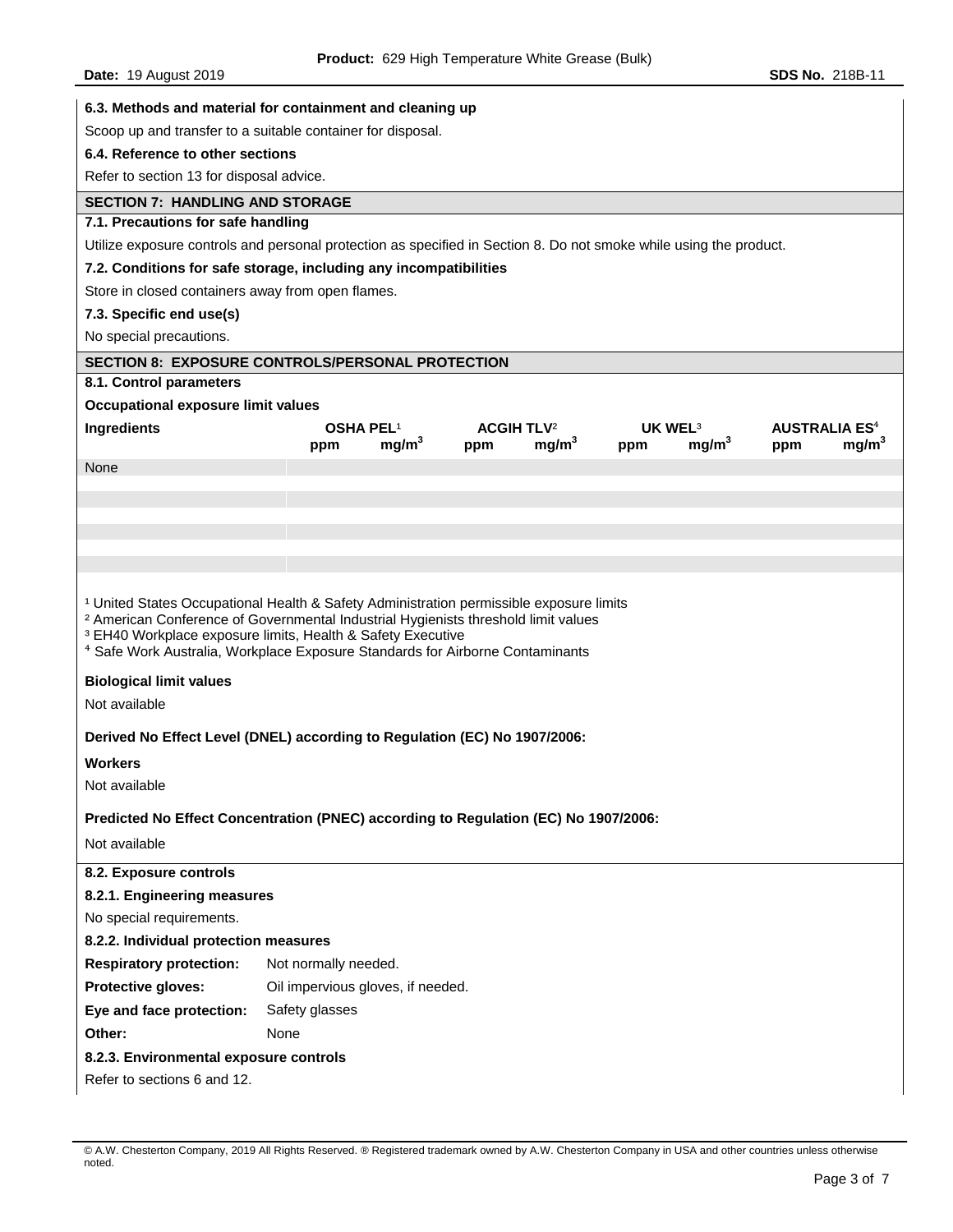**Date: 19 August 2019 SDS No. 218B-11** 

| <b>SECTION 9: PHYSICAL AND CHEMICAL PROPERTIES</b>                                                                                                                                                                                                                                                                                                                                                  |                                                                                                                                                                                                              |                                                                                                                                                                                                                                                                                                    |                                                                                                                                                                        |  |  |
|-----------------------------------------------------------------------------------------------------------------------------------------------------------------------------------------------------------------------------------------------------------------------------------------------------------------------------------------------------------------------------------------------------|--------------------------------------------------------------------------------------------------------------------------------------------------------------------------------------------------------------|----------------------------------------------------------------------------------------------------------------------------------------------------------------------------------------------------------------------------------------------------------------------------------------------------|------------------------------------------------------------------------------------------------------------------------------------------------------------------------|--|--|
| 9.1. Information on basic physical and chemical properties                                                                                                                                                                                                                                                                                                                                          |                                                                                                                                                                                                              |                                                                                                                                                                                                                                                                                                    |                                                                                                                                                                        |  |  |
| <b>Physical state</b><br><b>Colour</b><br>Initial boiling point<br><b>Melting point</b><br>% Volatile (by volume)<br><b>Flash point</b><br><b>Method</b><br><b>Viscosity</b><br><b>Autoignition temperature</b><br><b>Decomposition temperature</b><br><b>Upper/lower flammability</b><br>or explosive limits<br>Flammability (solid, gas)<br><b>Explosive properties</b><br>9.2. Other information | grease<br>white<br>299°C (570°F)<br>not determined<br>negligible<br>210°C (410°F)<br>Open Cup<br>not determined<br>not determined<br>no data available<br>not determined<br>not applicable<br>not determined | <b>Odour</b><br><b>Odour threshold</b><br>Vapour pressure @ 20°C<br>% Aromatics by weight<br>pH<br><b>Relative density</b><br>Weight per volume<br><b>Coefficient (water/oil)</b><br>Vapour density (air=1)<br>Rate of evaporation (ether=1)<br>Solubility in water<br><b>Oxidising properties</b> | little odor<br>not determined<br>not determined<br>not determined<br>not applicable<br>$0.89$ kg/l<br>7.4 lbs/gal.<br>< 1<br>>1<br>< 1<br>negligible<br>not determined |  |  |
| None                                                                                                                                                                                                                                                                                                                                                                                                |                                                                                                                                                                                                              |                                                                                                                                                                                                                                                                                                    |                                                                                                                                                                        |  |  |
| <b>SECTION 10: STABILITY AND REACTIVITY</b>                                                                                                                                                                                                                                                                                                                                                         |                                                                                                                                                                                                              |                                                                                                                                                                                                                                                                                                    |                                                                                                                                                                        |  |  |
| 10.1. Reactivity                                                                                                                                                                                                                                                                                                                                                                                    |                                                                                                                                                                                                              |                                                                                                                                                                                                                                                                                                    |                                                                                                                                                                        |  |  |
| Refer to sections 10.3 and 10.5.                                                                                                                                                                                                                                                                                                                                                                    |                                                                                                                                                                                                              |                                                                                                                                                                                                                                                                                                    |                                                                                                                                                                        |  |  |
| 10.2. Chemical stability                                                                                                                                                                                                                                                                                                                                                                            |                                                                                                                                                                                                              |                                                                                                                                                                                                                                                                                                    |                                                                                                                                                                        |  |  |
| Stable under normal conditions.                                                                                                                                                                                                                                                                                                                                                                     |                                                                                                                                                                                                              |                                                                                                                                                                                                                                                                                                    |                                                                                                                                                                        |  |  |
| 10.3. Possibility of hazardous reactions                                                                                                                                                                                                                                                                                                                                                            |                                                                                                                                                                                                              |                                                                                                                                                                                                                                                                                                    |                                                                                                                                                                        |  |  |
|                                                                                                                                                                                                                                                                                                                                                                                                     | No dangerous reactions known under conditions of normal use.                                                                                                                                                 |                                                                                                                                                                                                                                                                                                    |                                                                                                                                                                        |  |  |
| 10.4. Conditions to avoid                                                                                                                                                                                                                                                                                                                                                                           |                                                                                                                                                                                                              |                                                                                                                                                                                                                                                                                                    |                                                                                                                                                                        |  |  |
| None                                                                                                                                                                                                                                                                                                                                                                                                |                                                                                                                                                                                                              |                                                                                                                                                                                                                                                                                                    |                                                                                                                                                                        |  |  |
| 10.5. Incompatible materials                                                                                                                                                                                                                                                                                                                                                                        |                                                                                                                                                                                                              |                                                                                                                                                                                                                                                                                                    |                                                                                                                                                                        |  |  |
| Strong oxidizers.                                                                                                                                                                                                                                                                                                                                                                                   |                                                                                                                                                                                                              |                                                                                                                                                                                                                                                                                                    |                                                                                                                                                                        |  |  |
| 10.6. Hazardous decomposition products                                                                                                                                                                                                                                                                                                                                                              |                                                                                                                                                                                                              |                                                                                                                                                                                                                                                                                                    |                                                                                                                                                                        |  |  |
| Carbon Monoxide, perfluorocarbon resin fumes and other toxic fumes (thermal decomposition).                                                                                                                                                                                                                                                                                                         |                                                                                                                                                                                                              |                                                                                                                                                                                                                                                                                                    |                                                                                                                                                                        |  |  |
| <b>SECTION 11: TOXICOLOGICAL INFORMATION</b>                                                                                                                                                                                                                                                                                                                                                        |                                                                                                                                                                                                              |                                                                                                                                                                                                                                                                                                    |                                                                                                                                                                        |  |  |
| 11.1. Information on toxicological effects                                                                                                                                                                                                                                                                                                                                                          |                                                                                                                                                                                                              |                                                                                                                                                                                                                                                                                                    |                                                                                                                                                                        |  |  |
| <b>Primary route of exposure</b><br>under normal use:                                                                                                                                                                                                                                                                                                                                               | Skin contact                                                                                                                                                                                                 |                                                                                                                                                                                                                                                                                                    |                                                                                                                                                                        |  |  |
| <b>Acute toxicity -</b>                                                                                                                                                                                                                                                                                                                                                                             |                                                                                                                                                                                                              |                                                                                                                                                                                                                                                                                                    |                                                                                                                                                                        |  |  |
| Oral:                                                                                                                                                                                                                                                                                                                                                                                               | LD50, mouse: 2,401.92 g/kg, estimated.                                                                                                                                                                       |                                                                                                                                                                                                                                                                                                    |                                                                                                                                                                        |  |  |
| Dermal:                                                                                                                                                                                                                                                                                                                                                                                             | Not expected to cause toxicity.                                                                                                                                                                              |                                                                                                                                                                                                                                                                                                    |                                                                                                                                                                        |  |  |
| Inhalation:                                                                                                                                                                                                                                                                                                                                                                                         | Not expected to cause toxicity.                                                                                                                                                                              |                                                                                                                                                                                                                                                                                                    |                                                                                                                                                                        |  |  |
| <b>Skin corrosion/irritation:</b>                                                                                                                                                                                                                                                                                                                                                                   | No information available                                                                                                                                                                                     |                                                                                                                                                                                                                                                                                                    |                                                                                                                                                                        |  |  |
| Serious eye damage/<br>irritation:                                                                                                                                                                                                                                                                                                                                                                  | No information available                                                                                                                                                                                     |                                                                                                                                                                                                                                                                                                    |                                                                                                                                                                        |  |  |
| <b>Respiratory or skin</b><br>sensitisation:                                                                                                                                                                                                                                                                                                                                                        | No information available                                                                                                                                                                                     |                                                                                                                                                                                                                                                                                                    |                                                                                                                                                                        |  |  |
| Germ cell mutagenicity:                                                                                                                                                                                                                                                                                                                                                                             | No information available                                                                                                                                                                                     |                                                                                                                                                                                                                                                                                                    |                                                                                                                                                                        |  |  |
| Carcinogenicity:                                                                                                                                                                                                                                                                                                                                                                                    |                                                                                                                                                                                                              | This product contains no carcinogens as listed by the National Toxicology Program (NTP), the<br>International Agency for Research on Cancer (IARC), the Occupational Safety and Health<br>Administration (OSHA) or the European Chemicals Agency (ECHA).                                           |                                                                                                                                                                        |  |  |
| <b>Reproductive toxicity:</b>                                                                                                                                                                                                                                                                                                                                                                       | No information available                                                                                                                                                                                     |                                                                                                                                                                                                                                                                                                    |                                                                                                                                                                        |  |  |
| STOT - single exposure:                                                                                                                                                                                                                                                                                                                                                                             | No information available                                                                                                                                                                                     |                                                                                                                                                                                                                                                                                                    |                                                                                                                                                                        |  |  |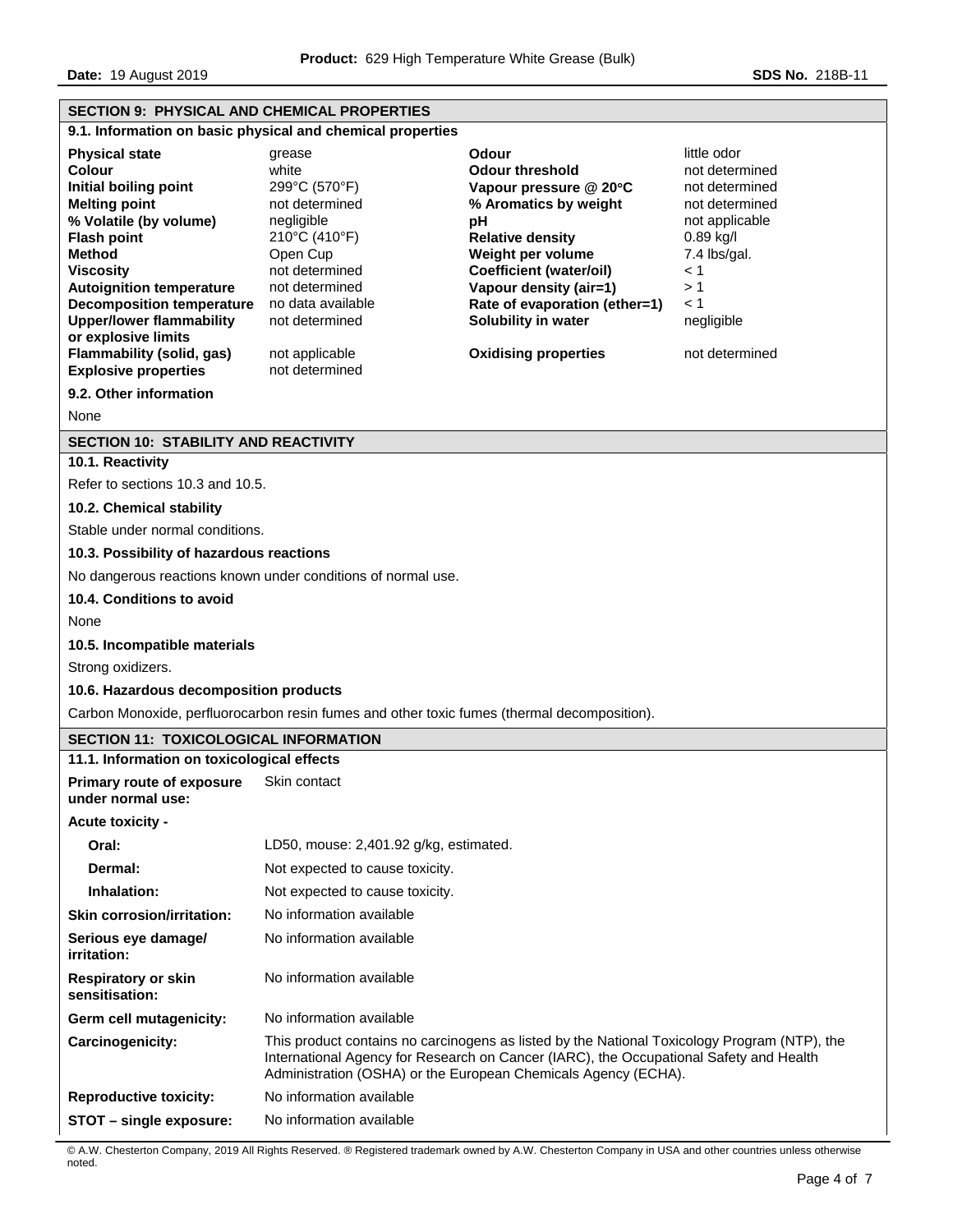| STOT - repeated exposure: No information available       |                                                                                                                                                                                                                                                                   |  |  |  |
|----------------------------------------------------------|-------------------------------------------------------------------------------------------------------------------------------------------------------------------------------------------------------------------------------------------------------------------|--|--|--|
| <b>Aspiration hazard:</b>                                | Based on available data, the classification criteria are not met.                                                                                                                                                                                                 |  |  |  |
| <b>Other information:</b>                                | None known                                                                                                                                                                                                                                                        |  |  |  |
| <b>SECTION 12: ECOLOGICAL INFORMATION</b>                |                                                                                                                                                                                                                                                                   |  |  |  |
|                                                          | Ecotoxicological data have not been determined specifically for this product. The information given below is based on a knowledge<br>of the components and the ecotoxicology of similar substances.                                                               |  |  |  |
| 12.1. Toxicity                                           |                                                                                                                                                                                                                                                                   |  |  |  |
| No information available                                 |                                                                                                                                                                                                                                                                   |  |  |  |
| 12.2. Persistence and degradability                      |                                                                                                                                                                                                                                                                   |  |  |  |
|                                                          | Oil products, improperly released to the environment, can cause ground and water pollution.                                                                                                                                                                       |  |  |  |
| 12.3. Bioaccumulative potential                          |                                                                                                                                                                                                                                                                   |  |  |  |
| Low potential for bioaccumulation.                       |                                                                                                                                                                                                                                                                   |  |  |  |
| 12.4. Mobility in soil                                   |                                                                                                                                                                                                                                                                   |  |  |  |
| Expected to exhibit low mobility in soil.                |                                                                                                                                                                                                                                                                   |  |  |  |
| 12.5. Results of PBT and vPvB assessment                 |                                                                                                                                                                                                                                                                   |  |  |  |
| Not available                                            |                                                                                                                                                                                                                                                                   |  |  |  |
| 12.6. Other adverse effects                              |                                                                                                                                                                                                                                                                   |  |  |  |
| None known                                               |                                                                                                                                                                                                                                                                   |  |  |  |
| <b>SECTION 13: DISPOSAL CONSIDERATIONS</b>               |                                                                                                                                                                                                                                                                   |  |  |  |
| 13.1. Waste treatment methods                            |                                                                                                                                                                                                                                                                   |  |  |  |
|                                                          | Incinerate or landfill absorbed material with a properly licensed facility. Check local, state and national/federal regulations and<br>comply with the most stringent requirement. Unused product is not classified as a hazardous waste according to 2008/98/EC. |  |  |  |
| <b>SECTION 14: TRANSPORT INFORMATION</b>                 |                                                                                                                                                                                                                                                                   |  |  |  |
| 14.1. UN number                                          |                                                                                                                                                                                                                                                                   |  |  |  |
| ADG/ADR/RID/ADN/IMDG/ICAO:                               | NOT APPLICABLE                                                                                                                                                                                                                                                    |  |  |  |
| TDG:<br><b>US DOT:</b>                                   | NOT APPLICABLE<br>NOT APPLICABLE                                                                                                                                                                                                                                  |  |  |  |
| 14.2. UN proper shipping name                            |                                                                                                                                                                                                                                                                   |  |  |  |
| ADG/ADR/RID/ADN/IMDG/ICAO:                               | NON-HAZARDOUS, NON REGULATED                                                                                                                                                                                                                                      |  |  |  |
| TDG:                                                     | NON-HAZARDOUS, NON REGULATED                                                                                                                                                                                                                                      |  |  |  |
| <b>US DOT:</b><br>14.3. Transport hazard class(es)       | NON-HAZARDOUS, NON REGULATED                                                                                                                                                                                                                                      |  |  |  |
| ADG/ADR/RID/ADN/IMDG/ICAO:                               | NOT APPLICABLE                                                                                                                                                                                                                                                    |  |  |  |
| TDG:                                                     | NOT APPLICABLE                                                                                                                                                                                                                                                    |  |  |  |
| US DOT:                                                  | NOT APPLICABLE                                                                                                                                                                                                                                                    |  |  |  |
| 14.4. Packing group                                      | NOT APPLICABLE                                                                                                                                                                                                                                                    |  |  |  |
| ADG/ADR/RID/ADN/IMDG/ICAO:<br>TDG:                       | NOT APPLICABLE                                                                                                                                                                                                                                                    |  |  |  |
| <b>US DOT:</b>                                           | <b>NOT APPLICABLE</b>                                                                                                                                                                                                                                             |  |  |  |
| 14.5. Environmental hazards<br><b>NOT APPLICABLE</b>     |                                                                                                                                                                                                                                                                   |  |  |  |
| 14.6. Special precautions for user<br>NOT APPLICABLE     |                                                                                                                                                                                                                                                                   |  |  |  |
| <b>NOT APPLICABLE</b>                                    | 14.7. Transport in bulk according to Annex II of MARPOL73/78 and the IBC Code                                                                                                                                                                                     |  |  |  |
| 14.8. Other information                                  |                                                                                                                                                                                                                                                                   |  |  |  |
| <b>NOT APPLICABLE</b>                                    |                                                                                                                                                                                                                                                                   |  |  |  |
| <b>SECTION 15: REGULATORY INFORMATION</b>                |                                                                                                                                                                                                                                                                   |  |  |  |
|                                                          | 15.1. Safety, health and environmental regulations/legislation specific for the substance or mixture                                                                                                                                                              |  |  |  |
| 15.1.1. EU regulations                                   |                                                                                                                                                                                                                                                                   |  |  |  |
| <b>Authorisations under Title VII:</b><br>Not applicable |                                                                                                                                                                                                                                                                   |  |  |  |

<sup>©</sup> A.W. Chesterton Company, 2019 All Rights Reserved. ® Registered trademark owned by A.W. Chesterton Company in USA and other countries unless otherwise noted.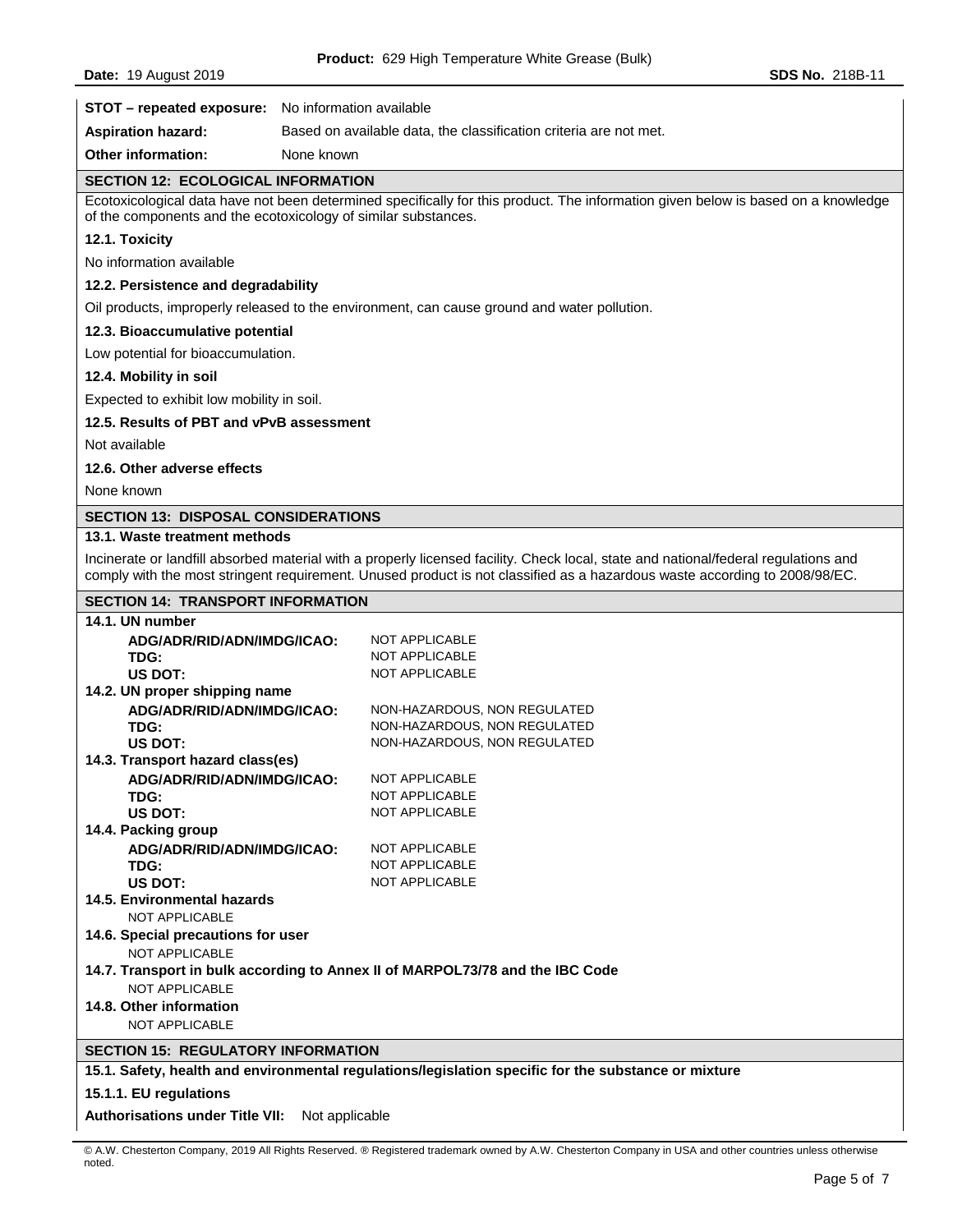| <b>Restrictions under Title VIII:</b> None                                                                                        |                                                                                                                                                                                                  |  |  |  |  |
|-----------------------------------------------------------------------------------------------------------------------------------|--------------------------------------------------------------------------------------------------------------------------------------------------------------------------------------------------|--|--|--|--|
| Other EU regulations: None                                                                                                        |                                                                                                                                                                                                  |  |  |  |  |
| 15.1.2. National regulations                                                                                                      |                                                                                                                                                                                                  |  |  |  |  |
| <b>US EPA SARA TITLE III</b>                                                                                                      |                                                                                                                                                                                                  |  |  |  |  |
| 312 Hazards:                                                                                                                      | 313 Chemicals:                                                                                                                                                                                   |  |  |  |  |
| None                                                                                                                              | None                                                                                                                                                                                             |  |  |  |  |
| Other national regulations:                                                                                                       | None                                                                                                                                                                                             |  |  |  |  |
| 15.2. Chemical safety assessment                                                                                                  |                                                                                                                                                                                                  |  |  |  |  |
|                                                                                                                                   | No Chemical Safety Assessment has been carried out for this substance/mixture by the supplier.                                                                                                   |  |  |  |  |
| <b>SECTION 16: OTHER INFORMATION</b>                                                                                              |                                                                                                                                                                                                  |  |  |  |  |
| <b>Abbreviations</b>                                                                                                              | ADG: Australian Dangerous Goods Code                                                                                                                                                             |  |  |  |  |
| and acronyms:                                                                                                                     | ADN: European Agreement concerning the International Carriage of Dangerous Goods by Inland Waterways<br>ADR: European Agreement concerning the International Carriage of Dangerous Goods by Road |  |  |  |  |
|                                                                                                                                   | ATE: Acute Toxicity Estimate<br><b>BCF: Bioconcentration Factor</b>                                                                                                                              |  |  |  |  |
|                                                                                                                                   | cATpE: Converted Acute Toxicity point Estimate                                                                                                                                                   |  |  |  |  |
|                                                                                                                                   | CLP: Classification Labelling Packaging Regulation (1272/2008/EC)                                                                                                                                |  |  |  |  |
|                                                                                                                                   | ES: Exposure Standard                                                                                                                                                                            |  |  |  |  |
|                                                                                                                                   | GHS: Globally Harmonized System<br>ICAO: International Civil Aviation Organization                                                                                                               |  |  |  |  |
|                                                                                                                                   | IMDG: International Maritime Dangerous Goods                                                                                                                                                     |  |  |  |  |
|                                                                                                                                   | LC50: Lethal Concentration to 50 % of a test population<br>LD50: Lethal Dose to 50% of a test population                                                                                         |  |  |  |  |
|                                                                                                                                   | LOEL: Lowest Observed Effect Level                                                                                                                                                               |  |  |  |  |
|                                                                                                                                   | N/A: Not Applicable                                                                                                                                                                              |  |  |  |  |
|                                                                                                                                   | NA: Not Available<br>NOEC: No Observed Effect Concentration                                                                                                                                      |  |  |  |  |
|                                                                                                                                   | NOEL: No Observed Effect Level                                                                                                                                                                   |  |  |  |  |
|                                                                                                                                   | OECD: Organization for Economic Co-operation and Development                                                                                                                                     |  |  |  |  |
| PBT: Persistent, Bioaccumulative and Toxic substance<br>(Q)SAR: Quantitative Structure-Activity Relationship                      |                                                                                                                                                                                                  |  |  |  |  |
|                                                                                                                                   | REACH: Registration, Evaluation, Authorisation and Restriction of Chemicals Regulation (1907/2006/EC)                                                                                            |  |  |  |  |
| REL: Recommended Exposure Limit                                                                                                   |                                                                                                                                                                                                  |  |  |  |  |
| RID: Regulations concerning the International Carriage of Dangerous Goods by Rail                                                 |                                                                                                                                                                                                  |  |  |  |  |
| SDS: Safety Data Sheet<br>STEL: Short Term Exposure Limit                                                                         |                                                                                                                                                                                                  |  |  |  |  |
| STOT RE: Specific Target Organ Toxicity, Repeated Exposure                                                                        |                                                                                                                                                                                                  |  |  |  |  |
| STOT SE: Specific Target Organ Toxicity, Single Exposure<br>TDG: Transportation of Dangerous Goods (Canada)                       |                                                                                                                                                                                                  |  |  |  |  |
|                                                                                                                                   | <b>TWA: Time Weighted Average</b>                                                                                                                                                                |  |  |  |  |
| US DOT: United States Department of Transportation                                                                                |                                                                                                                                                                                                  |  |  |  |  |
| vPvB: very Persistent and very Bioaccumulative substance<br>WEL: Workplace Exposure Limit                                         |                                                                                                                                                                                                  |  |  |  |  |
|                                                                                                                                   | WHMIS: Workplace Hazardous Materials Information System                                                                                                                                          |  |  |  |  |
|                                                                                                                                   | Other abbreviations and acronyms can be looked up at www.wikipedia.org.                                                                                                                          |  |  |  |  |
| Key literature references<br>and sources for data:                                                                                | Commission des normes, de l'équité, de la santé et de la sécurité du travail (CNESST)<br>Chemical Classification and Information Database (CCID)                                                 |  |  |  |  |
|                                                                                                                                   | European Chemicals Agency (ECHA) - Information on Chemicals                                                                                                                                      |  |  |  |  |
|                                                                                                                                   | Hazardous Chemical Information System (HCIS)<br>National Institute of Technology and Evaluation (NITE)                                                                                           |  |  |  |  |
|                                                                                                                                   | Swedish Chemicals Agency (KEMI)                                                                                                                                                                  |  |  |  |  |
|                                                                                                                                   | U.S. National Library of Medicine Toxicology Data Network (TOXNET)                                                                                                                               |  |  |  |  |
| Procedure used to derive the classification for mixtures according to Regulation (EC) No 1272/2008 [CLP] / GHS:<br>Not applicable |                                                                                                                                                                                                  |  |  |  |  |
| <b>Relevant H-statements:</b>                                                                                                     | None                                                                                                                                                                                             |  |  |  |  |
| Hazard pictogram names:<br>Not applicable                                                                                         |                                                                                                                                                                                                  |  |  |  |  |
| <b>Further information:</b>                                                                                                       | None                                                                                                                                                                                             |  |  |  |  |
|                                                                                                                                   |                                                                                                                                                                                                  |  |  |  |  |